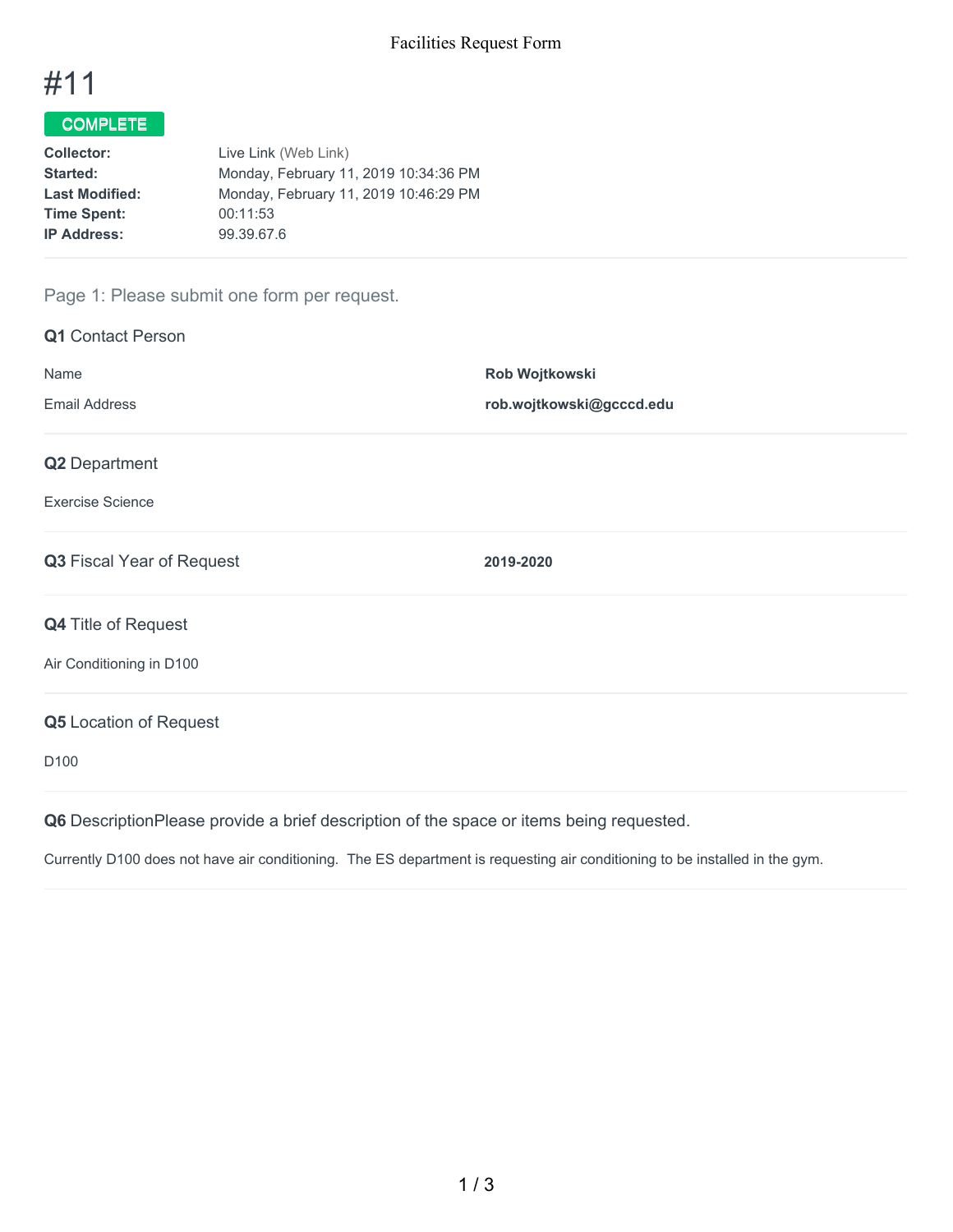### Facilities Request Form

**Q7** Please provide the justification for the request, discussing the following: How will the request (and associated program review goal) support the College's mission and strategic priorities? Does the request address any health, safety, or security issues? Ir so, please describe them. What do program or service area data indicate with regard to growth in increased demand for services? How will the request advance the continuous quality improvement of the department or work area?

The lack of air conditioning in D100 (gym) is having a negative effect on our students health and safety. Numerous students have suffered heat exhaustion in the gym when participating in ES classes. Health service technicians from our campus have had to make numerous "visits" to D100 to escort students via their golf carts to the cool health offices to recover from heat exhaustion. Moreover, many of our older students enrolled in our ES courses could suffer severe injury due to heat exhaustion.

Air conditioning in D100 will cause direct improvement in not only our department but also our work area. It is very difficult to teach when it is 95 degrees in D100. With air conditioning, our instructors can actually teach instead of constantly monitoring the safety of the students who must participate in these unsafe conditions.

#### **Q8** What is the estimated one-time cost of the request?

| 100000                                                                                                                                                                                                                                                                                                                                                                                                                                                                                                                           |                                         |
|----------------------------------------------------------------------------------------------------------------------------------------------------------------------------------------------------------------------------------------------------------------------------------------------------------------------------------------------------------------------------------------------------------------------------------------------------------------------------------------------------------------------------------|-----------------------------------------|
| Page 2                                                                                                                                                                                                                                                                                                                                                                                                                                                                                                                           |                                         |
| Q9 Contact Person                                                                                                                                                                                                                                                                                                                                                                                                                                                                                                                | <b>Respondent skipped this question</b> |
| Q10 Department                                                                                                                                                                                                                                                                                                                                                                                                                                                                                                                   | <b>Respondent skipped this question</b> |
| Q11 Fiscal Year of Request                                                                                                                                                                                                                                                                                                                                                                                                                                                                                                       | <b>Respondent skipped this question</b> |
| Q12 Title of Request                                                                                                                                                                                                                                                                                                                                                                                                                                                                                                             | <b>Respondent skipped this question</b> |
| Q13 Location of Request                                                                                                                                                                                                                                                                                                                                                                                                                                                                                                          | <b>Respondent skipped this question</b> |
| Q14 DescriptionPlease provide a brief description of<br>the space or items being requested.                                                                                                                                                                                                                                                                                                                                                                                                                                      | <b>Respondent skipped this question</b> |
| Q15 Please provide the justification for the request,<br>discussing the following: How will the request (and<br>associated program review goal) support the College's<br>mission and strategic priorities? Does the request<br>address any health, safety, or security issues? Ir so,<br>please describe them. What do program or service area<br>data indicate with regard to growth in increased demand<br>for services? How will the request advance the<br>continuous quality improvement of the department or<br>work area? | <b>Respondent skipped this question</b> |